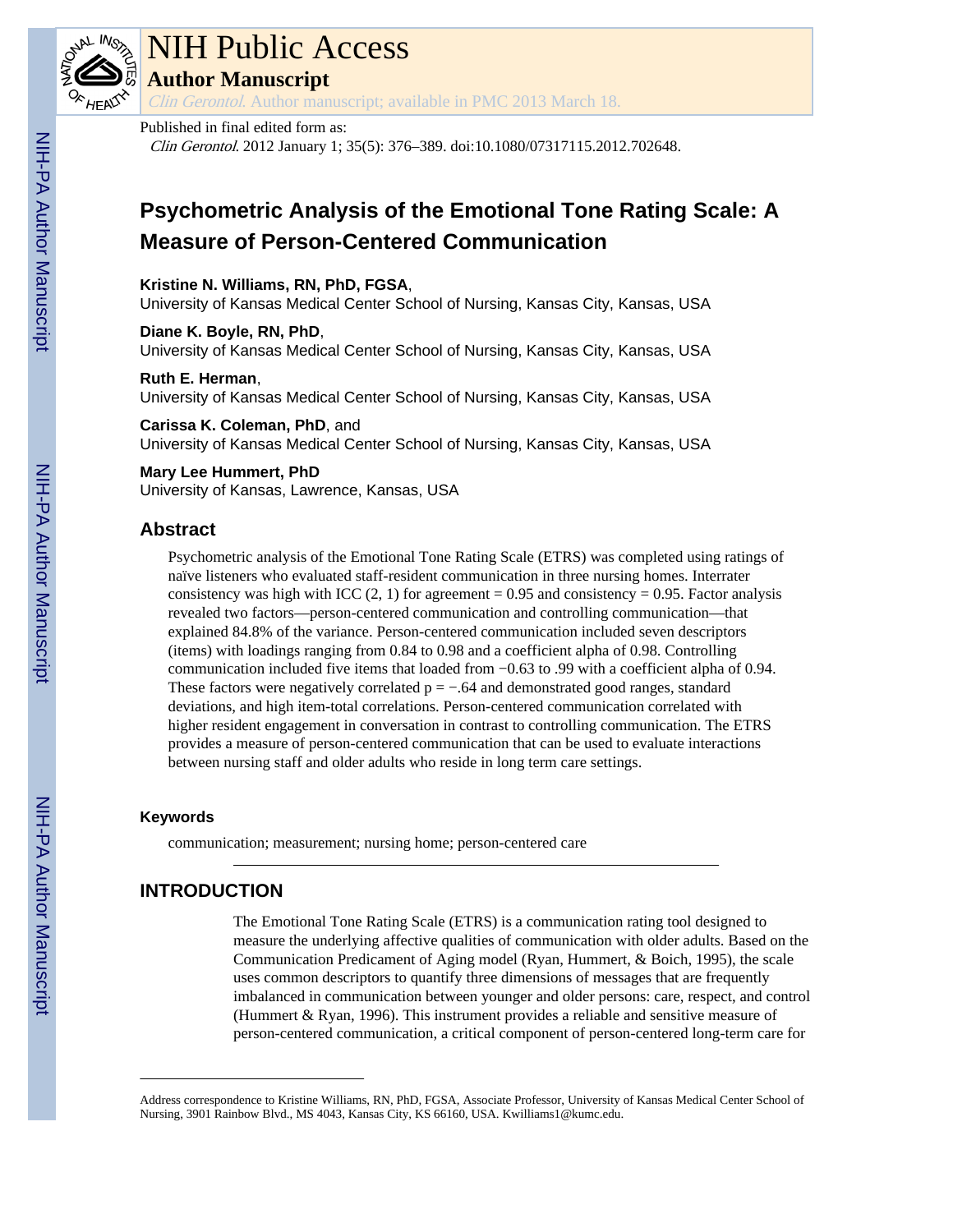older adults (Boron, 2008). In this paper we report the psychometric analysis and discuss potential uses of the ETRS to measure person-centered communication in care for older adults.

#### **Person-Centered Communication and Long-Term Care**

Long-term care for older adults has begun to transition from an institutional medical model of care based on organizational, staff, and regulatory needs to a person-centered or social model of care that reflects the patient's values, needs, and preferences and involves patients in their own care (Kansas Advocates for Better Care, 2008; Koloroutis, 2004). Culturechange approaches such as the Eden Alternative and Wellspring that propose personcentered care have gained popularity, and person-centered care has been identified as especially critical for care of persons with dementia who struggle to maintain a sense of personhood despite cognitive decline (Buron, 2008; Kitwood & Bredin, 1992; Penrod et al., 2007).

Reliable and valid measures of person-centered care are essential to evaluate the process of improving long-term care and enabling measurement of enhanced care outcomes (McCormack, 2004). Although a number of interventions are designed to make care more person-centered, few measures of person-centered care exist. Currently available measures are relatively new and are based on diverse conceptual frameworks and definitions of person-centered care with different perspectives and intended uses (Edvardsson & Innes, 2010). For example, a variety of terms are used to describe this concept including personcentered, person-directed, relationship-based, or individualized care and definitions also vary. White and colleagues identified institutional level characteristics of person-centered care including personhood, comfort care, autonomy, knowing the person, support for relationships, and environmental support (White, Newton-Curtas, & Lyons, 2008). Buron (2008) described three levels of person-centered nursing home care for persons with dementia including biological, individual, and sociological. McCormack (2004) provided a person-centered care framework that includes being in relation, being in a social world, being in place, and being with self. In addition to the diverse definitions and conceptual frameworks for person-centered care, measures have only recently been developed and have been used on a limited basis. Thus psychometric properties and credibility for measures of person-centered care have not been reported (Edvardsson & Innes, 2010).

Communication has been identified as a key component of high-quality person-centered care by the Institute of Medicine (Committee on Quality of Health Care in America, 2001) as well as in research focused on long-term care (Chappell, Reid, & Gish, 2007). Communication is an integral part of nursing care, reflecting quantitative and qualitative aspects of interpersonal interaction between the nurse and the care recipient. Because person-centered care is reflected in nurse-patient interactions and because measuring communication limits attention to a conceptually-defined and observable aspect of personcentered care, communication provides a valuable approach to measurement (Curyto, Van Haitsma, & Vriesman, 2008; Epstein et al., 2005).

#### **Nursing Home Communication**

Frequent barriers to person-centered communication with older adults, especially those residing in long-term care settings, include: (1) limited opportunities for communication, with interactions predominantly focused on care tasks rather than person-centered topics (Iwasiw & Olson, 1995; Williams, Ilten, & Bowers, 2005); and (2) patronizing and infantilizing "elderspeak" that provides messages of incompetence to older adults and includes talk that encourages dependency (Baltes & Wahl, 1996; Williams, 2011). Many of the barriers to effective nursing home (NH) communication that support the personhood of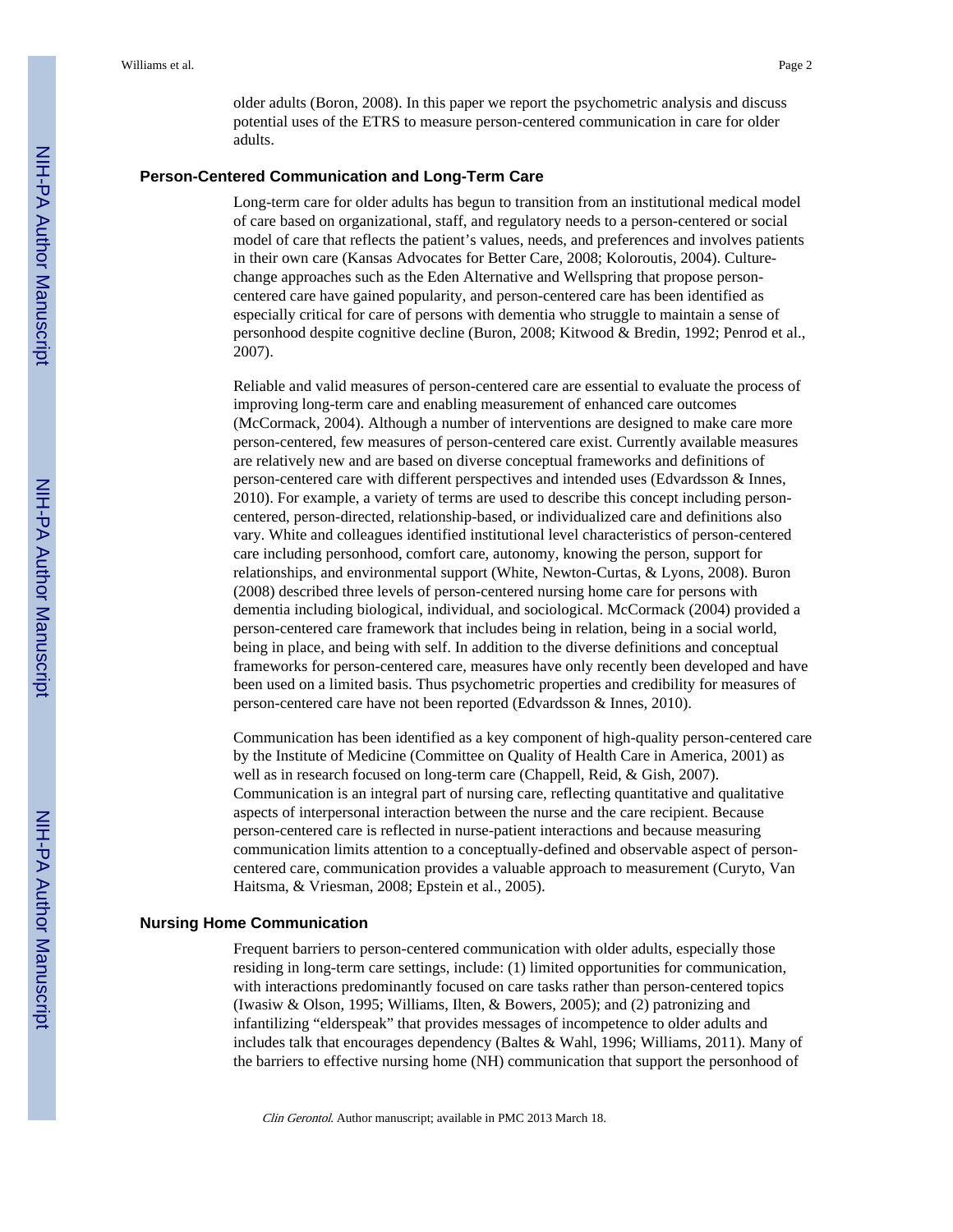residents stem from the institutional history of long-term care in which care providers have power over dependent care recipients and there is a lack of reciprocity in relationships (Lanceley, 1985). Communication that fails to support autonomy and well-being of older adults leads to outcomes that are incongruent with quality care including increased dependency and resistiveness to care (Herman & Williams, 2009; Williams & Herman, 2011; Williams et al., 2009).

#### **Conceptual Framework**

A key feature of the ETRS measure is its theoretical foundation in Communication Accommodation Theory, which describes how speakers universally accommodate, or modify, their speech to match that of communication partners or to minimize differences between themselves and their communication partners (Giles, Coupland, & Coupland, 1991). The Communication Predicament of Aging conceptual framework explains how speech accommodation applies in intergenerational communication (Ryan, Hummert, & Boich, 1995). According to this model, younger speakers' age stereotypes prompt speech accommodations to meet the presumed cognitive and communication needs of older adults. These accommodations include simplification and clarification strategies (e.g., using simple vocabulary and speaking slowly) that diverge from the characteristics of usual adult-to-adult communication, resulting in a patronizing emotional tone. Audible elderspeak markers include altered voice pitch, intonation, volume, and exaggerated pronunciations (Kemper & Harden, 1999). Other nonverbal features include modified eye contact, proxemics, facial expressions and touch (Ryan, Hummert & Boich, 1995).

This patronizing communication or elderspeak directed to older and frail adults, such as those residing in long-term care, typically reflects an imbalance in the affective dimensions of care, respect, and control (Hummert & Ryan, 1996). Use of overly caring and directive messages that lack respect are common in nursing homes (Williams, 2006; Williams, Kemper & Hummert, 2003); which may be caused by the dilemma experienced by staff who are trying to provide humanistic care for residents while meeting task demands inherent in their jobs (Hummert & Ryan, 1996). While such messages may derive from staff efforts to communicate effectively, their patronizing emotional tone can challenge the self-concept and personhood of residents, contributing to a negative feedback cycle with potentially harmful consequences for residents' physical and psychological well-being (Ryan et al., 1986).

#### **Measuring Emotional Tone**

Patronizing communication can be classified as overly nurturing, reflecting high care and low control, or directive, reflecting high control and little caring (Hummert, Shaner, Garstka, & Henry, 1998). An integration of strategies was used to develop and pilot test an emotional tone evaluation scale in research exploring staff-resident communication in NHs (Williams 2001). That research and other studies demonstrate that emotional tone can be readily assessed by judges who observe and rate interactions (Hummert & Ryan, 1996; Hummert, et al., 1998; McKenzie, 1997; E. B. Ryan, Bourhis, & Knops, 1991). A set of 12 adjectives, reflecting care, respect, and control, was developed so that naïve judges could rate staffresident communication using a five-point Likert-type scale indicating to what degree the staff communication fit the 12 descriptors  $(1 = not at all; 5 = very; see Appendix).$ 

The 12 items (see Appendix) reflect the three theoretically-based dimensions of differing emotional tone: caring (nurturing, caring, warm, and supportive); respect (polite, affirming, respectful, and patronizing [reverse coded]); and control (dominating, controlling, bossy, and directive). Other studies of emotional tone in intergenerational communication have included third-party ratings of staff and resident satisfaction with communication encounters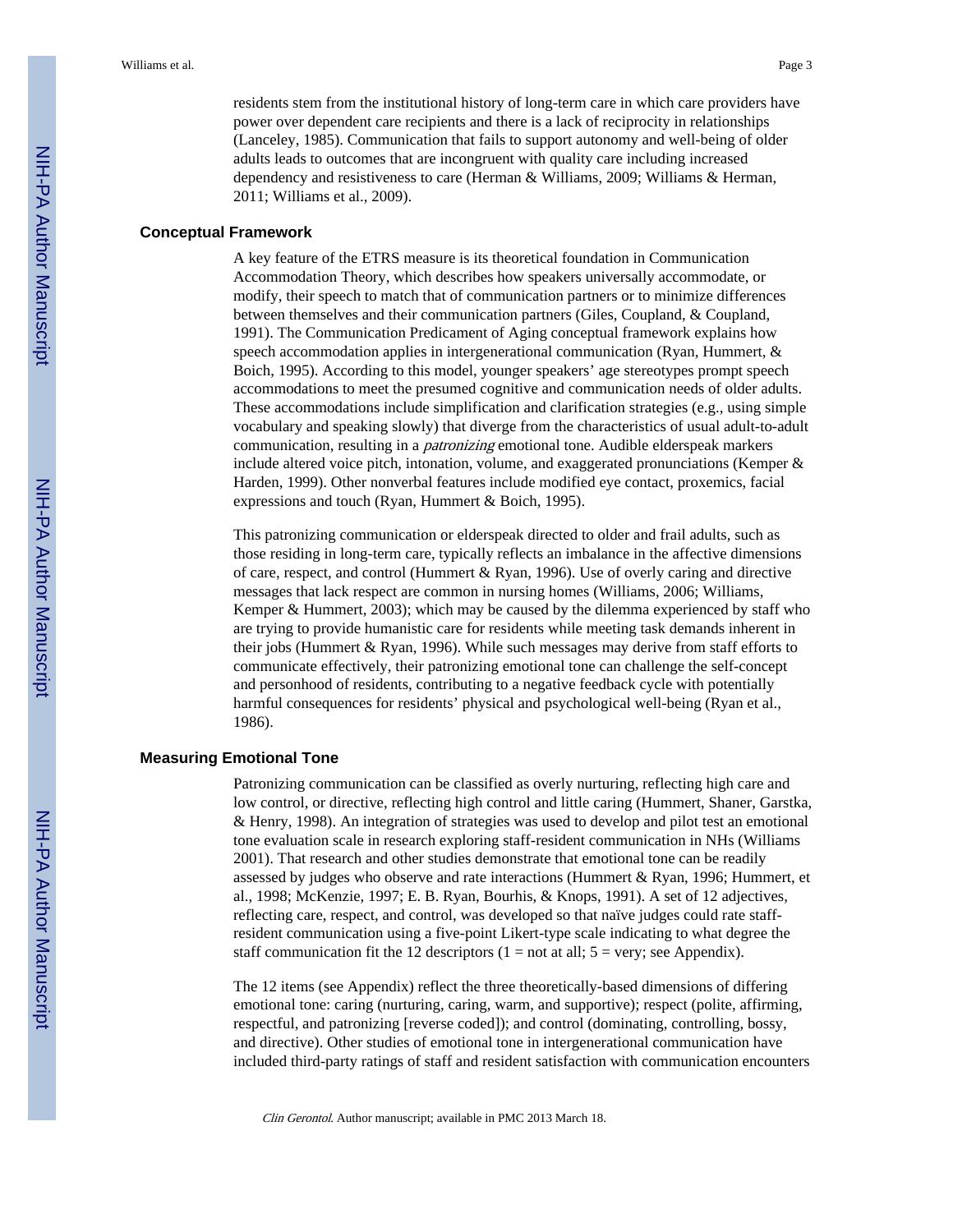In a pilot study of the ETRS, a set of 1-minute video recordings of NH staff communicating with residents in public areas of a NH were played for 12 university graduate students, faculty, and staff. After observing each recording twice, participants rated the staff person's communication using the ETRS. ETRS ratings were consistent among coders (Cronbach's alpha for care  $= .91$ , respect  $= .85$ , and control  $= .90$ ). ETRS ratings also validated predetermined classification of each video clip by predominant quality (affirming, controlling, or nurturing) (Williams, 2000).

The ETRS demonstrated sensitivity to changes in the emotional tone of NH staff communication when used to evaluate the effectiveness of a nursing home staff educational program to reduce elderspeak (infantilizing) communication (Williams et al., 2003). Twenty raters, recruited by posting signs in university buildings, each evaluated a total of 60 audio recordings of staff-resident communication collected using wireless microphones during 2 hour periods of routine care. Inter-rater consistency was high (Cronbach's alpha for care = . 93, control = .92, and respect = .70). Comparison of ETRS ratings between communication recorded before and after staff attended a 3-hour educational session aimed at reducing elderspeak communication revealed changes in the emotional tone of communication following training. Post-training communication was rated as more respectful, less controlling, and equally as caring, also corresponding to reductions in established markers of elderspeak such as terms of endearment (Williams et al., 2003). A replication study supported these results (Williams, 2006). Here we report a psychometric evaluation of the ETRS to provide evidence of the value of the ETRS as a measure of emotional tone reflecting person-centeredness in NH communication.

## **DESIGN AND METHODS**

This study assessed the psychometric properties of the ETRS using factor analysis and correlation analysis. Internal reliability was examined using interclass correlation coefficients and item-scale correlations (Streiner & Norman, 2003). To assess construct validity, measures of resident participation in communication were drawn from the replication study. We hypothesized that dimensions of the ETRS associated with personcentered communication would be positively correlated with higher levels of resident participation in communication.

#### **Setting and Sample**

As reported in Williams (2006), the ETRS was used to rate audio-recorded samples of conversations between staff-resident dyads at baseline, and then immediately and 2-months post-intervention. The staff-resident communication recordings were collected in three nursing homes within 1 hour of a Midwestern metropolitan area. The facilities were selected to include a rural, suburban, and urban nursing home. Following approval of the Institutional Review Board for the protection of human subjects, direct care staff (N=38) and residents (N=60) consented to participate. Rates of participation were 50% for staff and 31% for residents. We posit that the relatively low resident participation rates were due to difficulty contacting residents' surrogate decision makers and to a reluctance to participate in video recordings of personal care in individuals with disabilities and dementia.

Staff participants were primarily nursing assistants (N=26) but also included registered and licensed nurses and activity and housekeeping staff. The mean age for staff was 41. Ninety-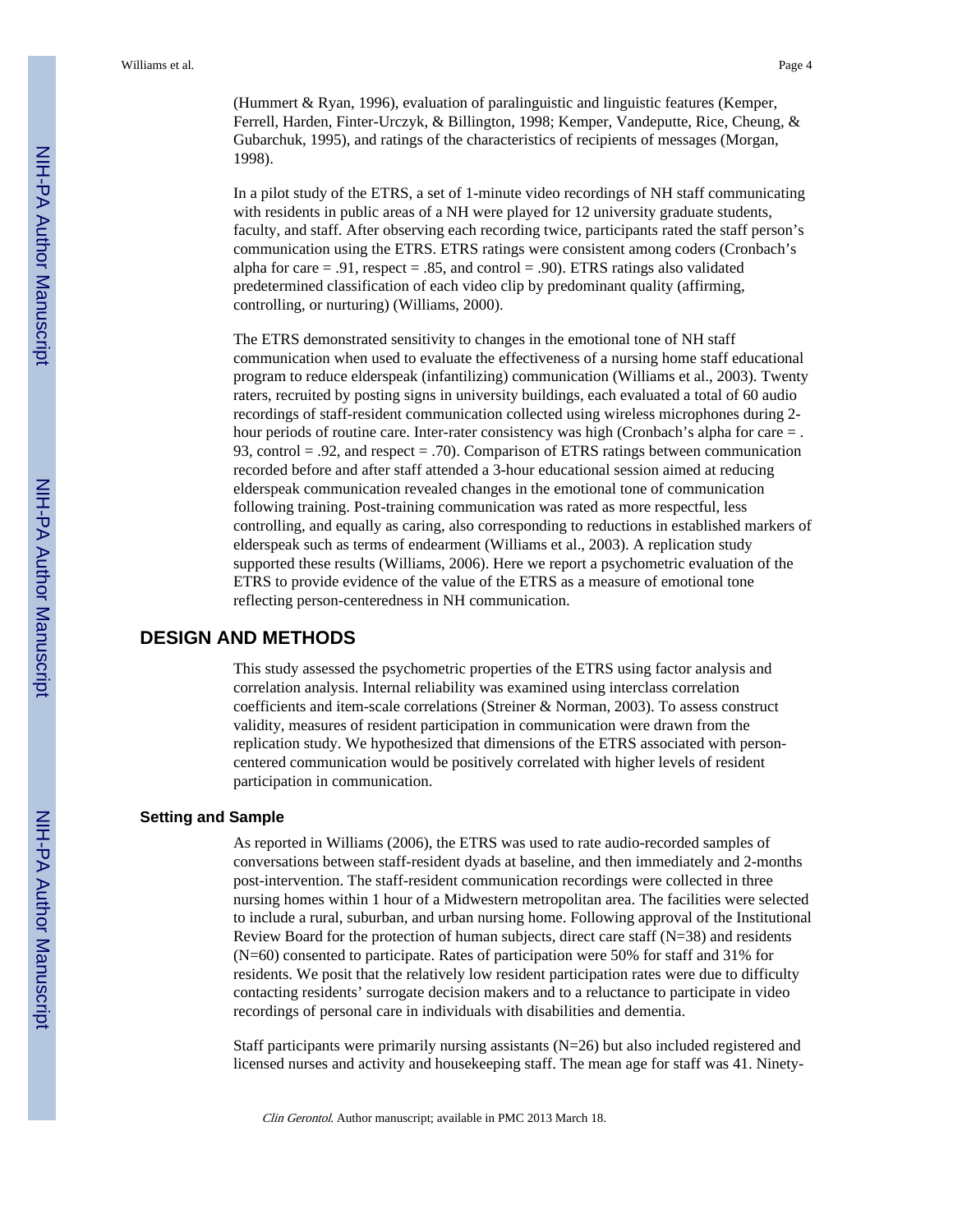two percent were female. Twenty care staff were Caucasian, and the remainder were African American. Their experience averaged 9.5 years as care staff with 4 years in the current facility. Resident participants included in recordings were 80% female, 92% Caucasian, and 63% with a diagnosis of dementia.

Staff-resident conversations were recorded during typical daily care, resulting in a set of 526 recorded conversations of which 105 conversations were then randomly selected for rating with the ETRS in this study. These 105 conversations constitute the sample for psychometric evaluation, a size deemed adequate following guidelines provided by Sapnas and Zeller (2002) and Tabachnik and Fidell (2001).

#### **Raters**

Twenty-five raters were recruited to complete the ETRS for each of the 105 recordings. The raters were recruited from a university medical center campus using signs posted in public areas. The volunteer raters ranged in age from 18 to 47 years with educational levels from high school to doctoral education. Seventy-eight percent were female. Per IRB approval, each rater completed human subjects protections training prior to working with the communication recordings. Raters received a \$30 honorarium.

#### **Measures and Procedures**

Demographic information was collected from staff and resident participants as well as from the participants who rated conversations using the ETRS.

**ETRS—**Raters were told that they were to evaluate the examples of nursing home staff communication with residents using the ETRS. No training or definitions for the scale descriptors were provided, and the recordings were presented in random order. Each rater spent three 1-hour sessions to complete the scoring of all the conversations. Recordings were presented and ratings were collected using a computer in a quiet room, and each rater worked independently.

Preliminary analysis revealed that the scores of two of the raters were inconsistent with those of the other raters. Thus these two raters were determined to be outliers, and their data were removed from the sample. The inter-rater reliabilities for the remaining 23 raters were high with ICC  $(2, 1)$  for agreement = 0.95 and for consistency = 0.95.

**Psycholinguistic measures—**Replication study measures of resident participation in communication were used to establish construct validity. These measures included proportion of nursing home resident utterances (statements) compared with their staff communication partners.

## **RESULTS**

Dimensionality of the ETRS was assessed with a Principal Axis factor analysis using a Promax rotation. Evaluation of the correlation matrix indicated relationships among the items. The Kaiser-Meyer-Olkin statistic of sampling adequacy KMO (0.91) and the Bartlett's test of sphericity ( $P < 0.001$ ) verified that the correlation matrix was factorable (Stevens, 2002). Based on the Scree test, both a one-factor and two-factor solution were considered. The one-factor model explained 69.5% of the variance whereas the two-factor model explained 84.8% of the variance. The two-factor model was selected because of better conceptual fit.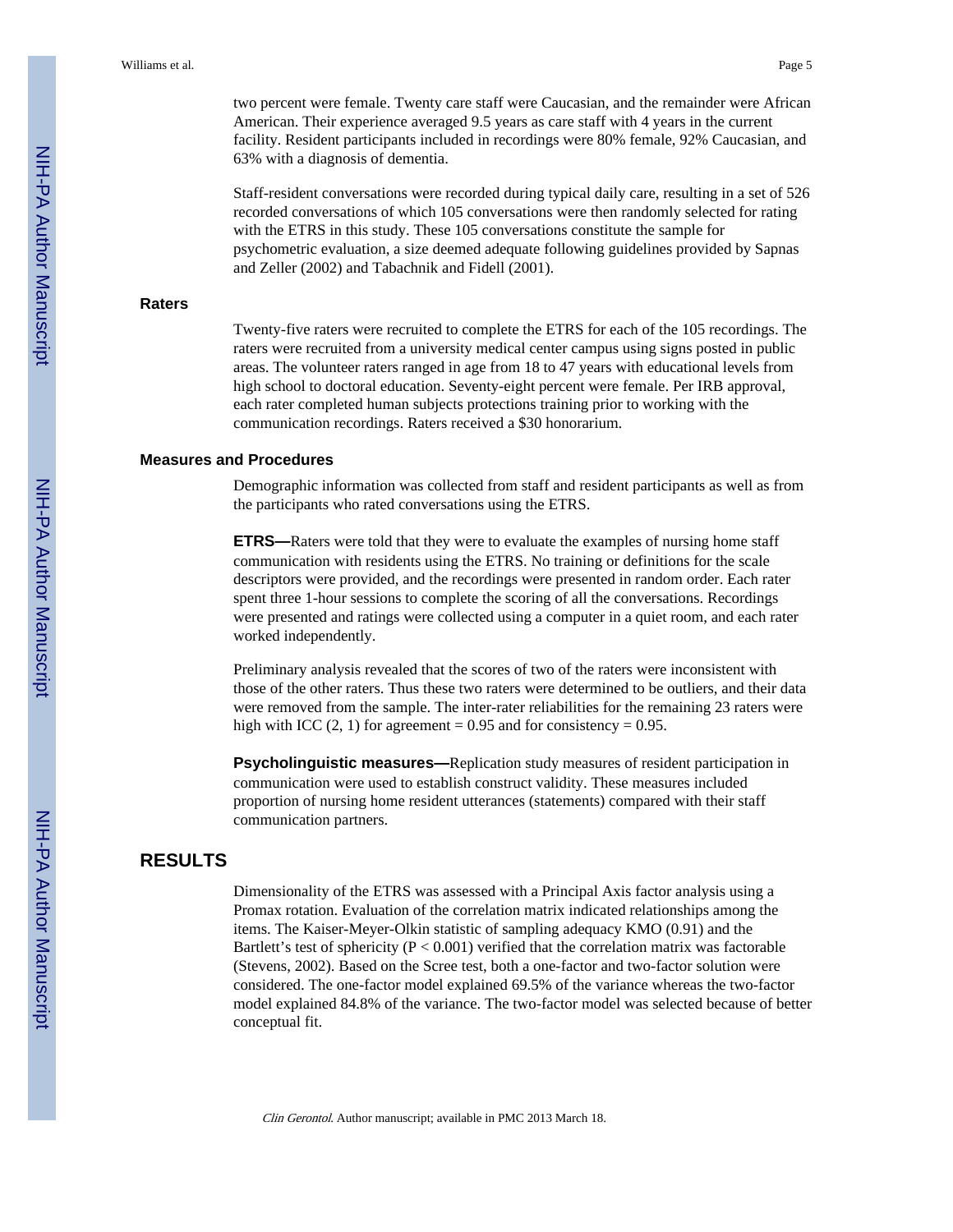Within the two-factor model, factor one, labeled "person-centered," had an eigenvalue of 8.60, explained 70.74% of the variance, and included seven items: affirming, supportive, caring, nurturing, polite, respectful, and warm. The loadings ranged from .842 (warm) to . 978 (affirming). The second factor, named "control-centered," had an eigenvalue of 1.86, explained 14.06% of the variance, and included five items: dominating, controlling, directive, bossy, and patronizing. The loadings ranged from −.628 (patronizing) to .985 (dominating). A third factor had an eigenvalue of 0.66, and therefore was not considered.

The factors in the two-factor model were negatively correlated ( $p = -0.64$ ). Both demonstrated good ranges, standard deviations, and high item-total correlations, which are displayed in Table 1. Person-centered factor descriptors were highly inter-correlated with correlations ranging from .715 to .966, see Table 2. The subscale alpha was .98. Descriptors in the control-centered factor, with the exception of patronizing, were also highly intercorrelated with correlations ranging from .765 to .972. The subscale alpha was .94.

The concurrent validity of the ETRS was evaluated by examining the correlations of the two factors with the resident engagement in conversations (number, length, and proportion of resident utterances). Person-centered was positively correlated with the number ( $r = .309$ ,  $p$ ) <.01, N= 101), length ( $r = .208$ ,  $p< .05$ , N = 101), and proportion of resident utterances ( $r = .$ 229,  $p < .05$ ,  $N = 101$ ), indicating that ratings of person-centered emotional tone are associated with increased resident communication. The control-centered factor was negatively correlated with the number ( $r = -.257$ ,  $p < .01$ , N= 101), length, ( $r = -.231$ ,  $p < .05$ ,  $N = 101$ ), and proportion of resident utterances ( $r = -.353$ ,  $p < .001$ ,  $N = 101$ ), indicating that communication rated as highly controlling is associated with reduced levels of resident communication. Four of the 105 conversations analyzed did not contain resident utterances and were excluded from the analysis as there was no resident engagement.

The validity of the individual items was also evaluated by examining the correlation of each item with the proportion of staff utterances. As seen in Table 3, the proportion of staff utterances was negatively correlated with the person-centered subscale items and was positively correlated with the control-centered subscale items.

## **DISCUSSION**

We propose the ETRS as a measure of person-centered communication that reflects personcentered care (Buron, 2008). Although the term person-centered care is used frequently, its conceptual grounding and meaning varies, confounding its measurement (Edvardson & Innes, 2010). Measurement of this concept is important for the evaluation of the growing body of interventions designed to improve health care by increasing the person focus in both research and clinical settings (Edvardsson & Innes, 2010; Hudson, Fortin, Haggerty, Lambert & Poitras, 2011; Yayadevappa & Chhatre, 2011). Person-centered care is currently measured indirectly, relying on proxy and self-report outcome measures or newly developed tools that lack widespread use and psychometric evaluation (Edvardsson & Innes, 2010). The ETRS provides a direct measure of person-centered communication that is brief and can be completed by untrained and unbiased observers that is readily applicable in both research and clinical practice relating to care of older adults.

The strong conceptual grounding of the ETRS in Communication Accommodation Theory (Giles et al., 1991) and the Communication Predicament of Aging model (Ryan et al., 1986) led to its focus on imbalances of care, respect, and control. Psychometric analysis confirmed that the ETRS provides a sensitive and reliable measure for quantifying these affective qualities of interpersonal communication in our sample of NH staff and resident communication. Thus, the ETRS is a useful measure to quantify person-centered care in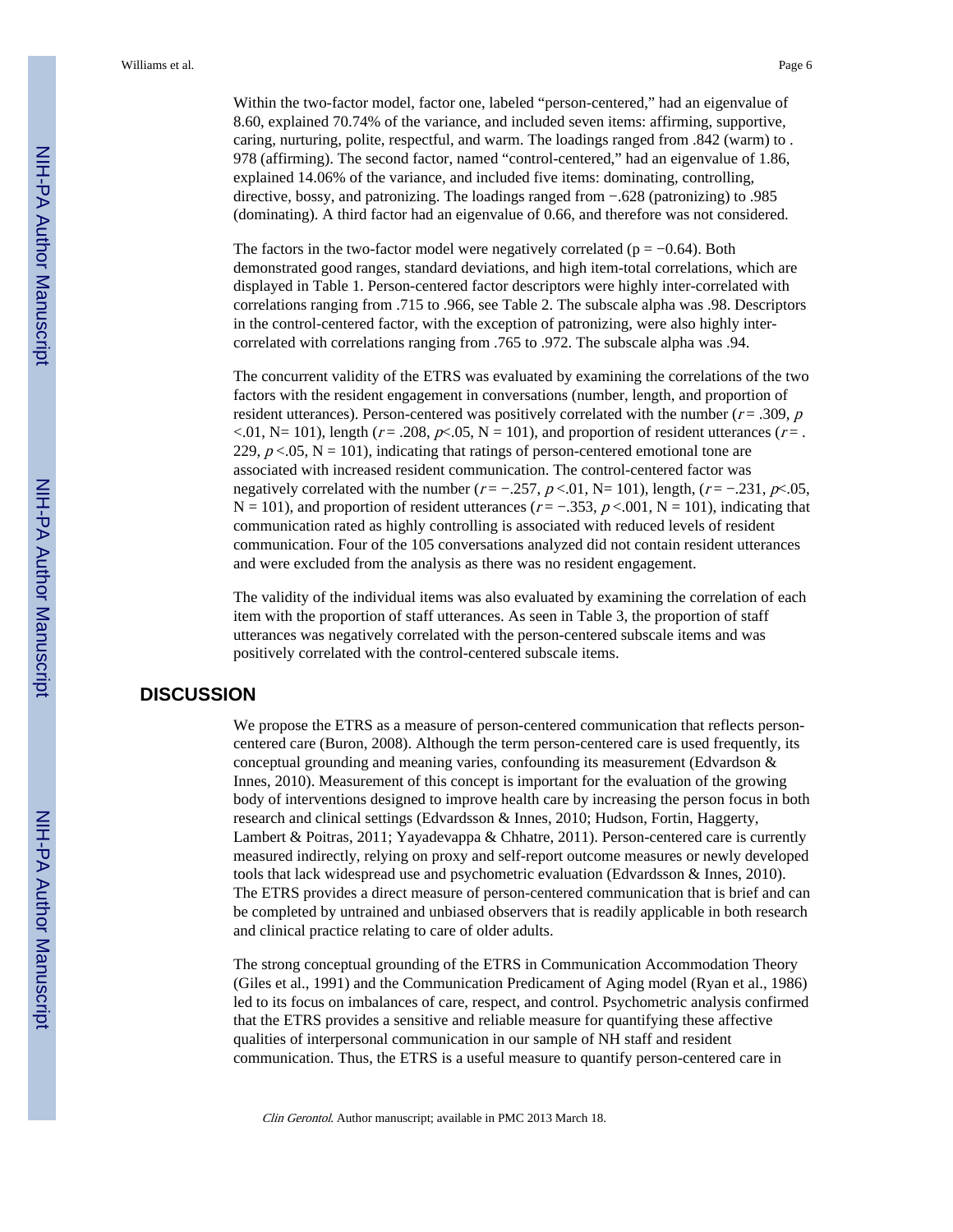evidence-based NH research, filling a gap by providing a directly observable outcome measure that overcomes limitations and bias in staff-report measures (Levy-Storms, 2008). The strength of the ETRS is its targeted focus on the affective dimensions of communication that are specifically at issue in intergenerational communication and for residents of NHs (Curyto et al., 2008).

One underappreciated value of completing psychometric analysis is that measurement tools may be strengthened by understanding underlying factor structures. In this case, psychometric analysis revealed that the ETRS may be streamlined from three to two dimensions: The two-factor solution explained a high level of variance (85%) in communication, in comparison to the three identified dimensions of emotional tone that we have focused on in our research. Selected descriptors from the seven-item person-centered factor could be dropped to reduce rater burden in completing the ETRS, while maintaining internal consistency. The control-centered factor explained an additional 14% of variance in the communication samples, and the two factors were clearly dichotomous.

The two factors were also differentially associated with resident engagement in communication, further establishing the construct validity of the ETRS in our sample. As expected, higher levels of person-centered communication were positively related to resident engagement, while controlling communication was negatively related to engagement. The magnitude of the correlations with resident engagement were similar for the two factors, albeit in opposite directions.

This was not the case for the correlations of the factor descriptors with the proportion of staff utterances. The controlling factor descriptors were more strongly correlated with staff utterances than were the person-centered factor descriptors, even though the person-centered factor accounted for more variance than the controlling factor in the factor analysis. This may reflect the characteristics of controlling or directive communication. When staff are directing residents in care related activities, there is little turn taking or opportunity for the resident to communicate. Therefore the proportion of staff utterances is consistently higher. This result may provide a useful direction for helping staff to increase person-centered communication through increasing their ability to recognize controlling tone as a first step to reducing the use of controlling emotional tone (Carpiac-Clever, 2007; Levy-Storms, 2008).

This study also demonstrates that naïve raters can apply the ETRS and achieve high levels of inter-rater agreement with minimal training. The scale descriptors, with the exception of patronizing, were understood by raters as evidenced by their agreement. Future research using the two-factor model should evauate whether patronizing should be reverse coded and also determine the best fit for this item as part of the person-centered versus control subscale. Because the ETRS is readily comprehensible, it could easily be used in a variety of populations. For example, the ETRS could be useful for educating staff to self-monitor their own communication with residents to promote person-centered care.

The ETRS is sensitive for measuring emotional tone in both audio and video recordings of communication. A recent analysis reported elsewhere found very high correlations between ETRS ratings for sets of audio- and video-recorded versions of staff-resident communication using separate groups of raters (Williams, Herman, & Nowak, 2011).

Sensitivity to within-person changes in communication is an additional strength of the ETRS with respect to measuring person-centered care. We have verified measurable changes in the emotional tone of NH staff communication following a three-session communication training program (Williams, 2006; Williams et al., 2003). Changes in ETRS ratings also correspond to psycholinguistic measures of elderspeak and to resident participation in communication with staff. More recent research has also established that communication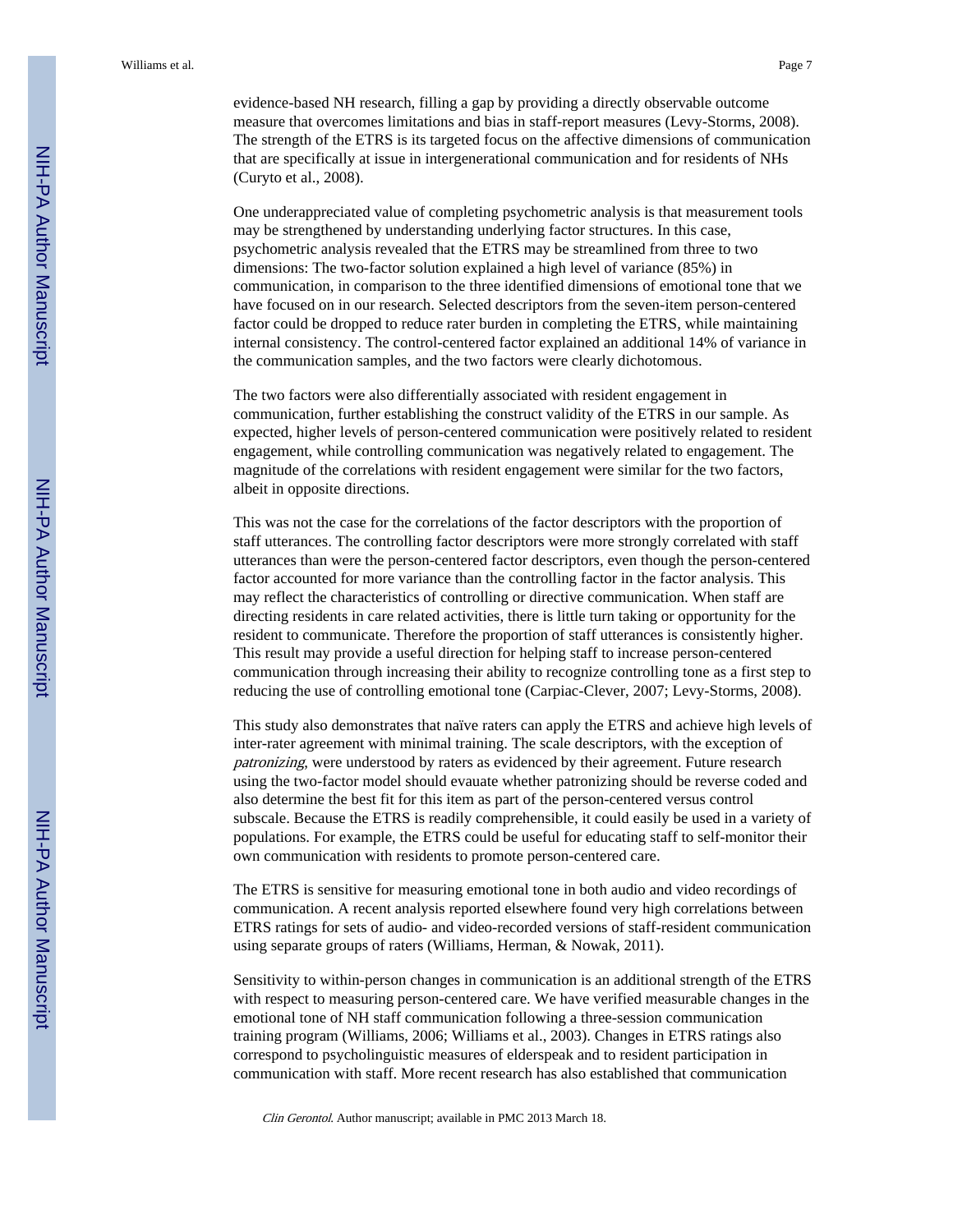reflecting an imbalance in dimensions of care, respect, and control as measured by the ETRS is associated with negative outcomes including increased resistiveness to nursing care (Williams & Herman, 2011).

The ETRS has been used to evaluate communication in NH and assisted living settings (Williams, 2011). Future research testing its utility in clinic, home, and community settings where older adults receive health care is warranted. A limitation of the ETRS is its exclusive focus on the interpersonal level, without regard to organizational factors relating to personcentered care (Edvardsson & Innes, 2010; White et al., 2008).

Improving the emotional tone of NH communication through appropriately balancing the dimensions of care, respect, and control may provide an effective and efficient approach to improving person-centered care. Communication with a high level of respect that allows older adults to maintain control may affirm their value and self-direction (Lancely, 1985, Baltes & Wahl, 1996). Avoiding overly caring communication may also support self-care for the growing population of older adults. To the extent that attention to these dimensions of emotional tone promote person-centered communication by staff, the ETRS can be employed to reduce elderspeak and prevent the negative outcomes for residents predicted by the Communication Predicament of Aging Model (e.g., isolation, depression, and learned helplessness), contributing to improved quality of life and mental health outcomes for older adults living in long term care settings.

## **Acknowledgments**

This research was supported by NIH Small Grant: NR009231-02, Elderspeak: Impact on Dementia Care, K. Williams, PI.

We gratefully acknowledge doctoral nursing students Jamie Meyers, Shay Schroetter, Cheryl Spittler, Diane Thompson, and Chelle Yin who completed the statistical analyses for a class project.

## **References**

- Baltes MM, Wahl HW. Patterns of communication in old age: The dependence-support and independence-ignore script. Health Communication. 1996; 8(3):217–231.
- Carpiac-Claver ML, Levy-Storms L. In a manner of speaking: Communicaton between nurse aides and otlder adults in long-term care settings. Health Communication. 2007; 22(1):59–67. [PubMed: 17617014]
- Buron B. Levels of Personhood: A Model for Dementia Care. Geriatric nursing (New York, NY). 2008; 29(5):324–332.
- Chappell NL, Reid RC, Gish JA. Staff-based measure of indiducalized care for persons with dementia in long-term care facilities. Dementia. 2007; 6(4):527–547.
- Committee on Quality of Health Care in America, I. O. M. Crossing the quality chasm: A new health system for the 21st century. Washington, DC: National Academy Press; 2001.
- Curyto KI, Van Haitsma K, Vriesman DK. Direct observation of behavior: A review of current measures for use with older adults with dementia. Research in Gerontological Nursing. 2008; 1(1): 52–76. [PubMed: 20078018]
- Edvardsson D, Innes A. Measuring Person-centered Care: A critical comparative review of published tools. Gerontologist. 2010; 50(6):834–846. [PubMed: 20566834]
- Epstein RM, Franks P, Fiscella K, Shields CG, Meldrum SC, Kravitz RL, Duberstein PR. Measuring patient-centered communication in Patient-Physician consultations: Theoretical and practical issues. Social Science & Medicine. 2005; 61(7):1516–1528.10.1016/j.socscimed.2005.02.001 [PubMed: 16005784]
- Giles, H.; Coupland, N.; Coupland, J., editors. Accommodation Theory; Communication, context, and consequence. Cambridge: Cambridge University Press; 1991.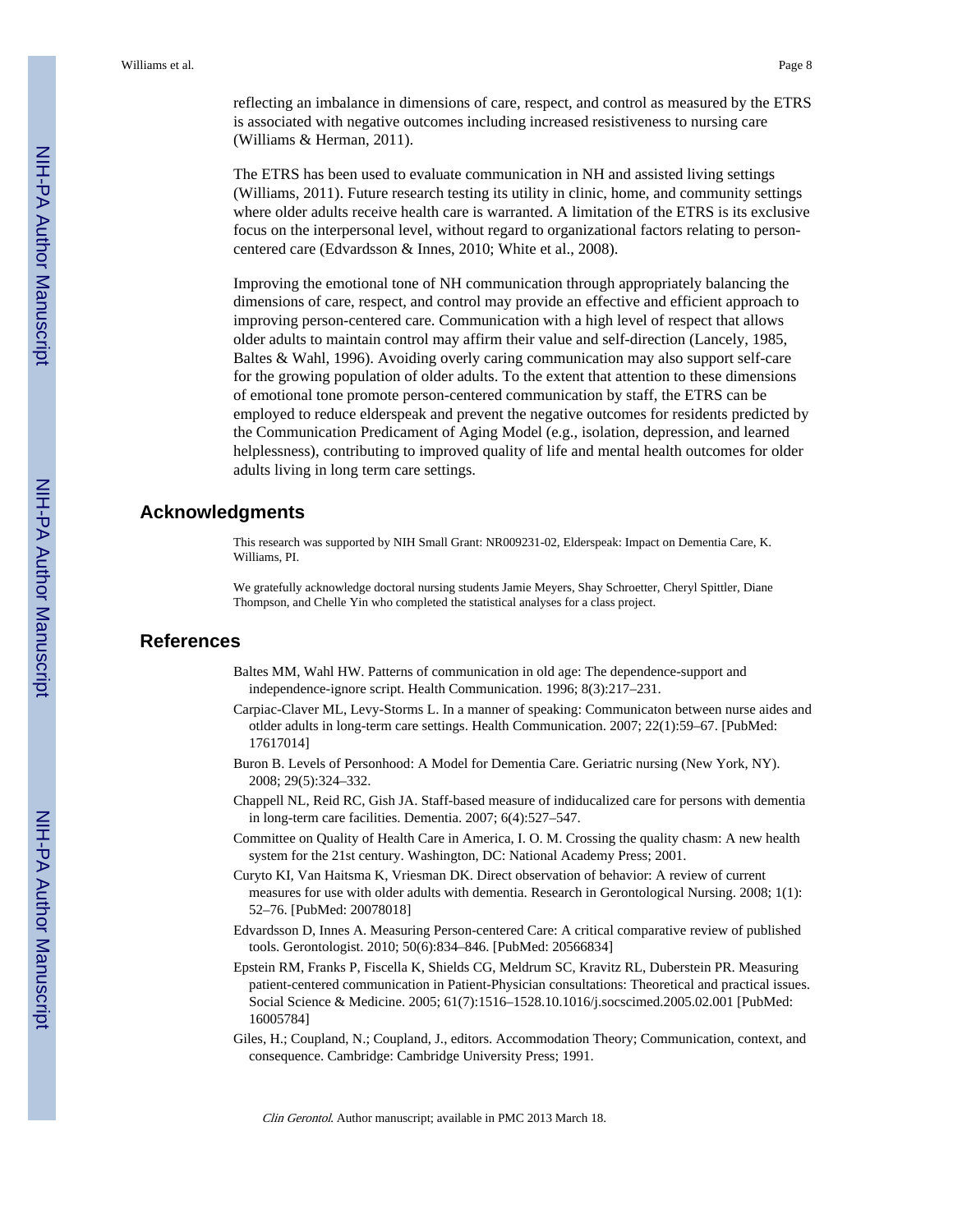- Herman R, Williams K. Elderspeak's influence on resistiveness to care: Focus on specific behavioral events in dementia care. American Journal of Alzheimer's Disease and Other Dementias. 2009; 24:417–423.
- Hudson C, Fortin M, Haggerty JL, Lambert M, Poitras M. Measuring patients' perceptions of patientcentered care: A systematic review of tools for family medicine. Annals of Family Medicine. 2011; 9(2):155–164. [PubMed: 21403143]
- Hummert ML, Ryan EB. Toward understanding variations in patronizing talk addressed to older adults: Psycholinguistic features of care and control. International Journal of Psycholinguistics. 1996; 12(2):149–169.
- Hummert ML, Shaner J, Garstka T, Henry C. Communication with older adults: The influence of age stereotypes, context, and communicator age. Human Communication Research. 1998; 25(1):124– 151.
- Iwasiw CL, Olson JK. Content analysis of nonprofessional caregiver-patient interactions in long-term care facilities. Clinical Nursing Research. 1995; 4(4):411–424. [PubMed: 7580946]
- Jayadevappa R, Chhatre S. Patient centered care: A conceptual model and review of the state of the art. The Open Health Services and Policy Journal. 2011; 4:15–25.
- Kansas Advocates for Better Care. Promoting Resident-Centered Care and Restorative Care. 2008. Retrieved from <http://www.kabc.org/pdfs/promoting-resident-centered-care.pdf>
- Kemper S, Hardin T. Experimentally disentangling what's beneficial about elderspeak form what's not. Psychology and Aging. 1999; 14(4):656–670. [PubMed: 10632152]
- Kitwood T, Bredin K. Towards a theory of dementia care: Personhood and wellbeing. Ageing and Society. 1992; 12:269–287. [PubMed: 11654434]
- Koloroutis, M., editor. Relationship-Based Care: A Model for Transforming Practice. Minneapolis, MN: Creative Health Care Management; 2004.
- Lanceley A. Use of controlling language in the rehabilitation of the elderly. Journal of Advanced Nursing. 1985; 10:125–135. [PubMed: 3845938]
- Levy-Storms L. Therapeutic communication training in long-term care institutions: Recommendations for future research. Patient Education and Counseling. 2008; 73:8–21. [PubMed: 18656320]
- McCormack B. Person-centeredness in gerontological nursing: An overview of the literature. Journal of Clinical Nursnig. 2004; 13(3a):31–38.
- McKenzie, JI. Unpublished Dissertation. University of Kansas; Lawrence, Kansas: 1997. Pastoral communication with middle-aged and older parishoners.
- Morgan, M. Unpublished Dissertation. University of Kansas; Lawrence, Kansas: 1998. Perceptions of communicative control strategies in mother-daughter dyads across the lifespan.
- Penrod J, Yu F, Kolanowski A, Fick D, Loeb S, Hupcey JE. Reframing person-centered nursing care for persons with dementia. Research and Theory in Nursing Practice: An International Journal. 2007; 21(1):57–72.
- Ryan EB, Bourhis RY, Knops U. Evaluative perceptions of patronizing speech addressed to elders. Psychology and Aging. 1991; 6(3):442–450. [PubMed: 1930761]
- Ryan EB, Hummert ML, Boich LH. Communication predicaments of aging; Patronizing behavior toward older adults. Journal of Language and Social Psychology. 1995; 14(1–2):144–166.
- Sapnas KG, Zeller RA. Minimizing sample size when using exploratory factor analysis for measurement. Journal of Nursing Measurement. 2002; 10(2):135–154. [PubMed: 12619534]
- Streiner, D.; Norman, GR. Health measurement scales. A practical guide to their development and use. New York: Oxford University Press; 2003.
- Stevens, JP. Applied Multivariate Statistics for the Social Sciences. 4. Lawrence Erlbaum; Mahwah, NJ: 2002.
- Tabachnik, BG.; Fidell, LS. Using multivariate statistics. 4. Needham Heights, MA: Allyn & Bacon; 2001.
- White DL, Newton-Curtas L, Lyons KS. Development and initial testing of a measure of peronsdirected care. Gerontologist. 2008; 18(1):114–123. [PubMed: 18694992]
- Williams, K. Elderspeak: Psycholinguistic variations in emotional tone. University of Kansas; Lawrence, KS: 2000.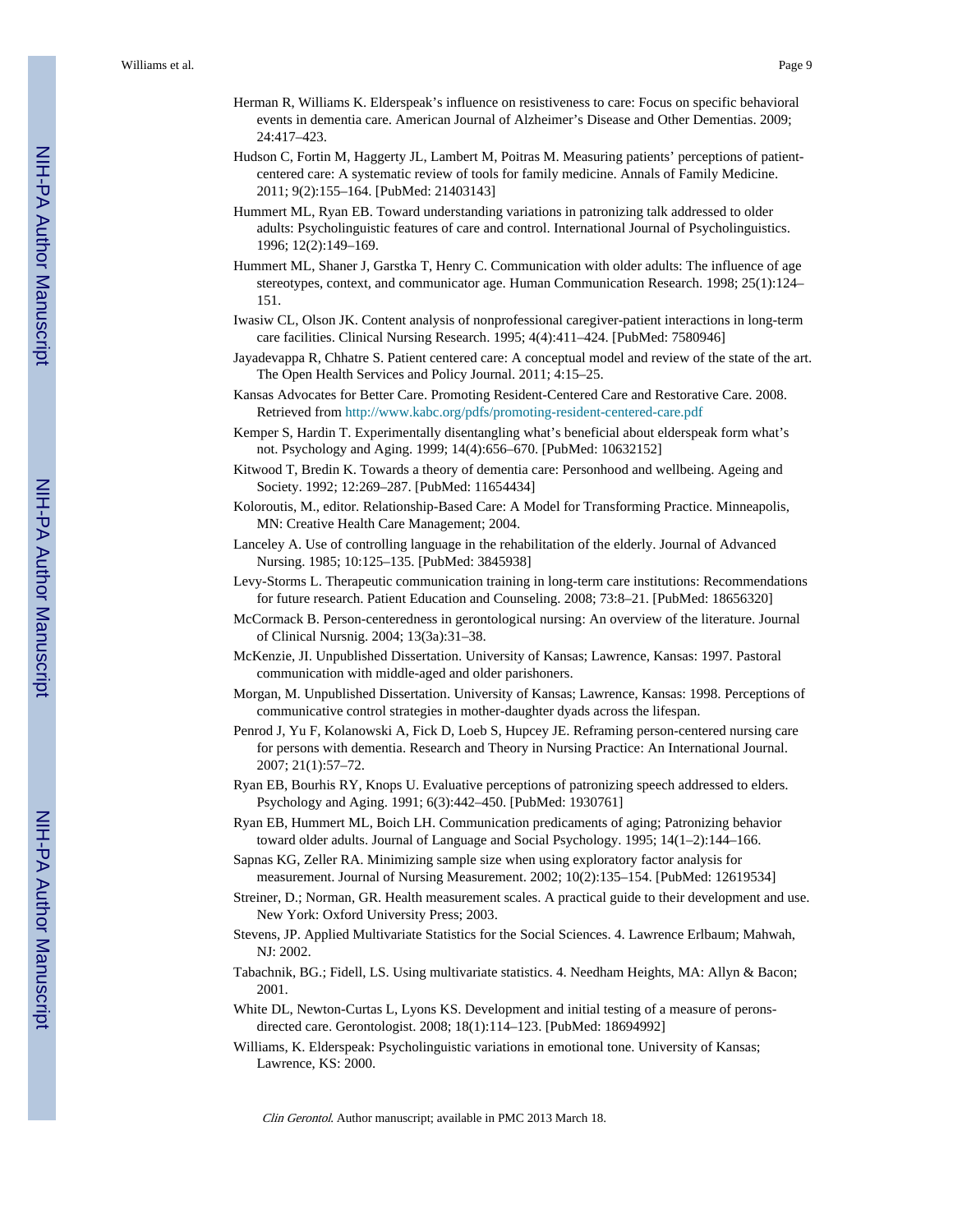- Williams K. Improving outcomes of nursing home interactions. Research in Nursing and Health. 2006; 29:121–133. [PubMed: 16532478]
- Williams K, Herman R. Linking resident behavior to dementia care communication: Effects of emotional tone. Behavior Therapy. 2011; 42(1):42–46. [PubMed: 21292050]
- Williams K, Herman R, Gajewski B, Wilson K. Elderspeak communication: Impact on dementia care. American Journal of Alzheimer's Disease and Other Dementias. 2009; 24:11–20.
- Williams K, Herman R, Nowak J. Comparing audio and video data using the Emotional Tone Rating Scale for nursing communication. 2011 Submitted for publication.
- Williams K, Ilten T, Bower H. Meeting communication needs: Topics of talk in the nursing home. Journal of Psychosocial Nursing and Mental Health Services. 2005; 43:38–45. [PubMed: 16116925]
- Williams K, Kemper S, Hummert ML. Improving nursing home communication: An intervention to reduce elderspeak. The Gerontologist. 2003; 43(2):242–247. [PubMed: 12677081]
- Williams, KN. Dissertation Abstracts International. Vol. 62. Lawrence: University of Kansas; 2001. Improving nursing home communication.
- Williams, KN. Elderspeak in institutional care of older adults. In: Bachhaus, P., editor. Communication in Elderly Care: Cross-cultural Perspectives. London and New York: Continuum; 2011.

## **APPENDIX: EMOTIONAL TONE RATING SCALE**

Please rate the communication of the nursing staff for the following. The staff person's communication was:

|              | <b>Not At All</b> |                |   |   | Very |
|--------------|-------------------|----------------|---|---|------|
| Nurturing    | 1                 | 2              | 3 | 4 | 5    |
| Directive    | 1                 | $\overline{c}$ | 3 | 4 | 5    |
| Affirming    | 1                 | $\overline{c}$ | 3 | 4 | 5    |
| Respectful   | 1                 | $\overline{c}$ | 3 | 4 | 5    |
| Patronizing  | 1                 | 2              | 3 | 4 | 5    |
| Supportive   | 1                 | 2              | 3 | 4 | 5    |
| Polite       | 1                 | $\mathfrak{D}$ | 3 | 4 | 5    |
| <b>Bossy</b> | 1                 | $\overline{c}$ | 3 | 4 | 5    |
| Caring       | 1                 | $\overline{c}$ | 3 | 4 | 5    |
| Dominating   | 1                 | 2              | 3 | 4 | 5    |
| Warm         | 1                 | $\overline{c}$ | 3 | 4 | 5    |
| Controlling  | 1                 | $\overline{c}$ | 3 | 4 | 5    |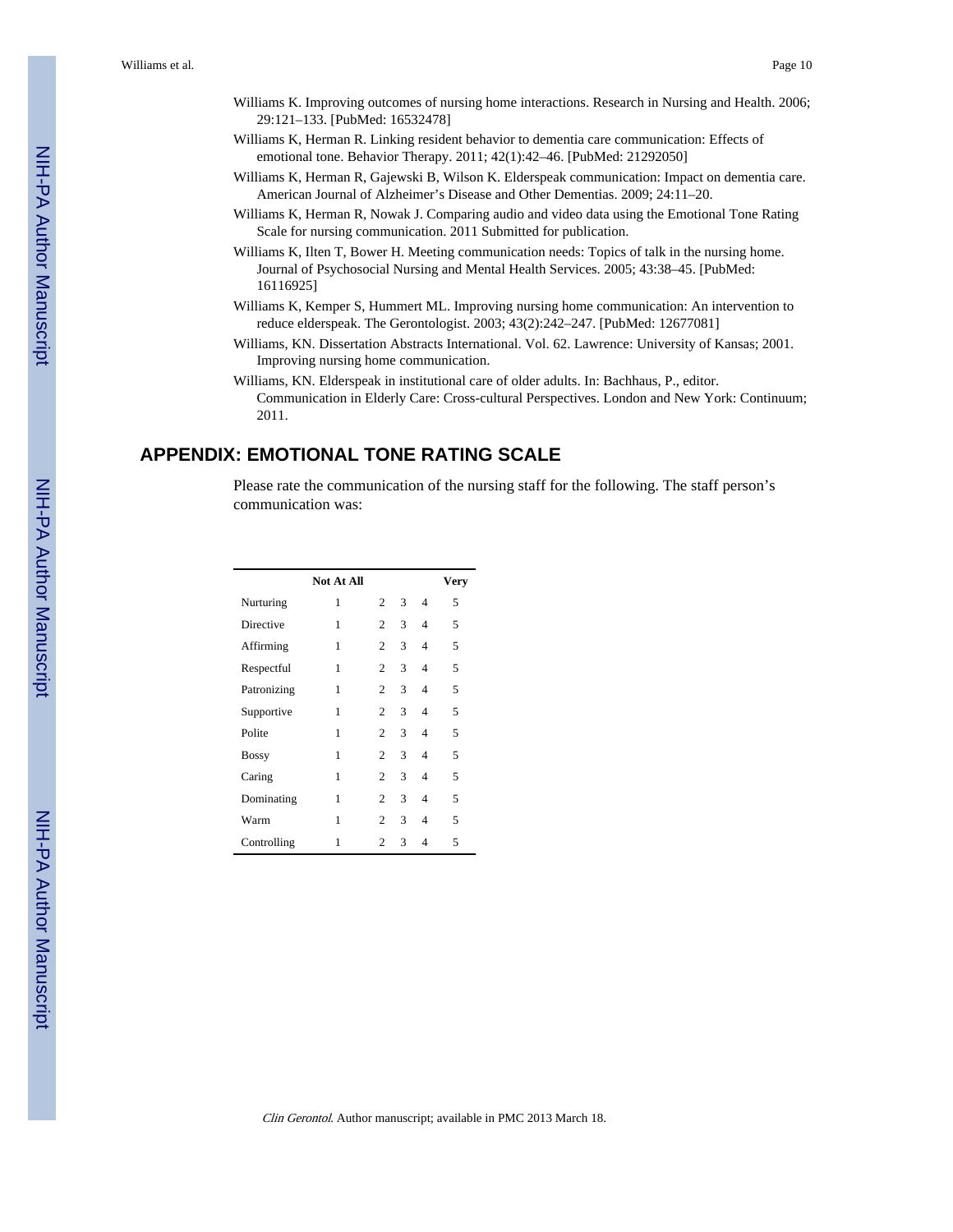#### **Table 1**

Descriptive statistics and correlations for the ETRS and subscales.

| <b>Item</b>            | M(SD)    | Min-Max       | Item-Total r | Alpha if deleted |
|------------------------|----------|---------------|--------------|------------------|
| Person-Centered        |          |               |              |                  |
| 1. Nurturing           | 3.4(.6)  | 1.48–4.35     | .954         | .974             |
| 3. Affirming           | 2.9(.3)  | $1.65 - 3.65$ | .825         | .984             |
| 4. Respectful          | 3.5(.5)  | 1.79 - 4.60   | .941         | .974             |
| 6. Supportive          | 3.4(.5)  | 1.57-4.43     | .969         | .972             |
| 7. Polite              | 3.6(.5)  | 1.61-4.52     | .963         | .973             |
| 9. Caring              | 3.6(.5)  | $1.61 - 4.34$ | .964         | .973             |
| 11. Warm               | 3.5(.5)  | $1.57 - 4.48$ | .876         | .979             |
| Subscale Alpha = $.98$ |          |               |              |                  |
| Control-Centered       |          |               |              |                  |
| 2. Directive           | 2.5(4)   | $1.57 - 4.17$ | .739         | .947             |
| 5. Patronizing         | 2.0(0.4) | $2.02 - 4.74$ | .645         | .962             |
| 8. Bossy               | 1.7(0.5) | 1.09-4.39     | .919         | .915             |
| 10. Dominating         | 1.8(.5)  | $1.17 - 4.13$ | .966         | .906             |
| 12. Controlling        | 1.8(.5)  | $1.13 - 4.43$ | .966         | .906             |
| Subscale Alpha = $.94$ |          |               |              |                  |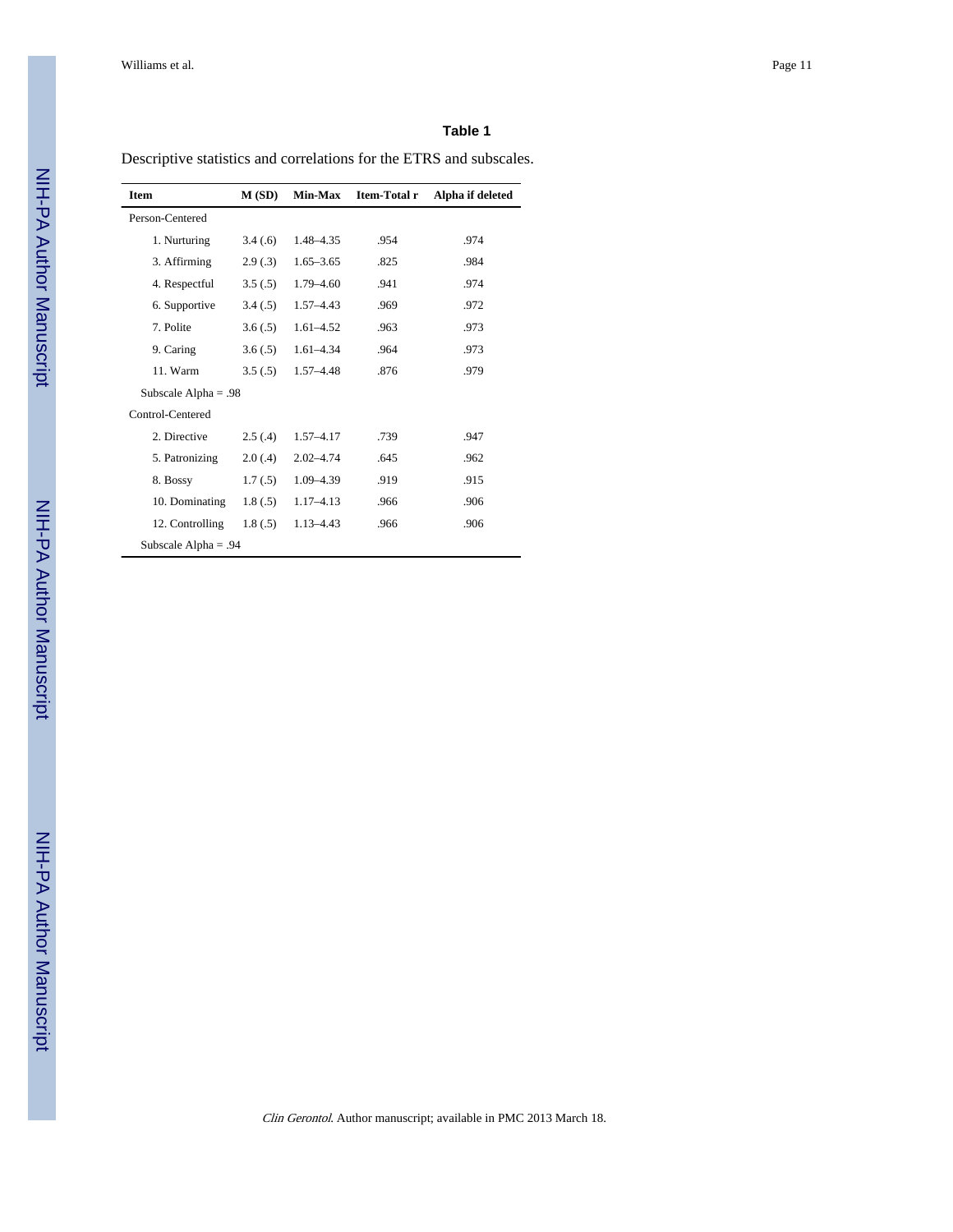| ∾      |  |
|--------|--|
| ω      |  |
| ۰.     |  |
| u<br>ь |  |

| ֕             |
|---------------|
| $\frac{1}{2}$ |
|               |
|               |

| Item             |   | 3   | 4   | ی              | ᠇                        | ٠              | ፡    | $\mathbf{\hat{z}}$ | 5    | $\infty$ | ≘                | $\overline{1}$ |
|------------------|---|-----|-----|----------------|--------------------------|----------------|------|--------------------|------|----------|------------------|----------------|
| Person Centered  |   |     |     |                |                          |                |      |                    |      |          |                  |                |
| 1. Nurturing     | ï | 803 | 896 | 946            | 929                      | .966           | .853 | 375                | .382 | .669     | 635              | $-644$         |
| 3. Affirming     |   | ï   | 804 | 815            | 812                      | $\overline{3}$ | 715  | .165               | 317  | 467      | 410              | 447            |
| 4. Respectful    |   |     | ı   | 924            | .962                     | 904            | 844  | 405                | .621 | .694     | $\overline{711}$ | .714           |
| 6. Supportive    |   |     |     | $\overline{1}$ | 941                      | 957            | 884  | .381               | .433 | .672     | 541              | .657           |
| 7. Polite        |   |     |     |                | $\overline{\phantom{a}}$ | 939            | 851  | .384               | 505  | 707      | .684             | 694            |
| 9. Caring        |   |     |     |                |                          | ı              | 8.58 | 393                | 370  | .675     | .642             | 655            |
| 11. Warm         |   |     |     |                |                          |                | ï    | 449                | 371  | 579      | 590              | 591            |
| Control Centered |   |     |     |                |                          |                |      |                    |      |          |                  |                |
| 2. Directive     |   |     |     |                |                          |                |      | ı                  | .428 | .765     | .765             | .768           |
| 5. Patronizing   |   |     |     |                |                          |                |      |                    | ı    | 591      | 718              | .692           |
| 8. Bossy         |   |     |     |                |                          |                |      |                    |      | ï        | 942              | 963            |
| 10. Dominating   |   |     |     |                |                          |                |      |                    |      |          | ï                | 9.72           |
| 12. Controling   |   |     |     |                |                          |                |      |                    |      |          |                  |                |

Note. Person Centered descriptives are labeled 1, 3, 4, 6, 7, 9, & 11 and Control Centered descriptive are labeled 2, 5, 8, 10, & 12.